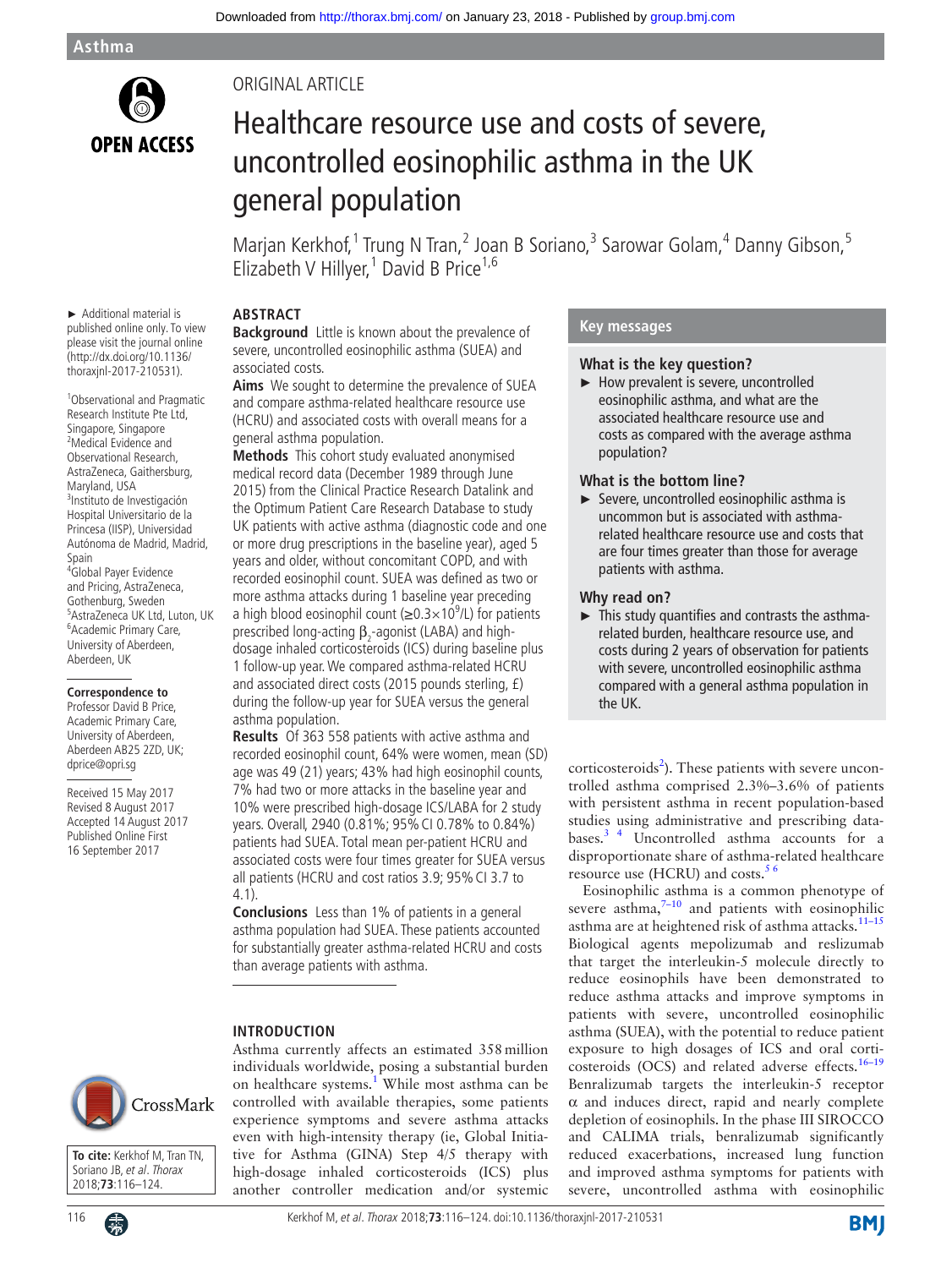inflammation.<sup>20 21</sup> While benralizumab is effective across the full spectrum of patients studied, $2^0$  the best responses to these agents are associated with greater eosinophil counts and asthma attack rates.[16 20](#page-7-6) Therefore, information is needed on the prevalence of SUEA and associated HCRU to understand the patient population for which the use of these medications is justified.

Administrative and electronic databases afford the opportunity to study large numbers of patients. $^{22}$  In the UK, anonymised databases are available that draw on centralised electronic medical records housed at primary care practices. The aims of this historical follow-up study were to determine the population burden of SUEA and to estimate the asthma-related HCRU and associated costs. Our first objective was to describe the distribution of asthma severity and control, treatment status, high blood eosinophil count and their combinations and to establish the proportion of patients with SUEA in the general UK general population. Our second objective was to determine the asthma-related HCRU and associated costs for SUEA as compared with those for a general asthma population.

#### **Methods**

#### **Data source**

This historical follow-up study was performed using datasets extracted from the Clinical Practice Research Datalink (CPRD) and the Optimum Patient Care Research Database (OPCRD), which contain anonymised, longitudinal medical record data from >650 and 500 UK primary care practices, respectively, for patients from throughout the UK. The data include information from general practice (GP) visits as well as secondary care and hospital attendances. The CPRD, formerly known as the General Practice Research Database (GPRD), is a well-maintained and well-regarded database that has been used for public health research since 1987.<sup>[23 24](#page-8-2)</sup> The OPCRD is a bespoke database designed for use in clinical and epidemiological research. $^{25}$ 

Two datasets were constructed separately using CPRD and OPCRD data in a patient unidentifiable form with harmonised variables. The datasets were checked for overlapping data to exclude any duplicate data (details in online [supplementary mate](https://dx.doi.org/10.1136/thoraxjnl-2017-210531)[rial\)](https://dx.doi.org/10.1136/thoraxjnl-2017-210531). The CPRD dataset contained patient records from June 1994 through January 2015 and was linked for a percentage of patients to Hospital Episode Statistics (HES), a data warehouse containing more complete and reliable information on inpatient hospital admissions.<sup>26</sup> The OPCRD dataset contained patient records from December 1989 through June 2015.

The study was performed in compliance with all applicable local and national laws and regulations, including approvals for dataset use and the study protocol, and in accordance with standards suggested for observational studies (see online [supplemen](https://dx.doi.org/10.1136/thoraxjnl-2017-210531)[tary material](https://dx.doi.org/10.1136/thoraxjnl-2017-210531)). $27$ 

#### **Study design and patients**

Patients eligible for inclusion in this study were  $\geq$  5 years old at the time of their most recent asthma diagnoses, recorded as a diagnostic Read code for asthma qualifying for inclusion in the register of patients with asthma, which general practices in the UK maintain for the Quality Outcomes Framework (QOF).<sup>28</sup> In addition, eligible patients had at least one valid blood eosinophil count after their asthma diagnoses and  $\geq 2$  years of continuous data used for this study, including  $\geq 1$  year (baseline year for patient characterisation) before their last recorded eosinophil count, and ≥1 year after the eosinophil count (outcome year). The date of the last recorded blood eosinophil count was defined as the *index date*, and eligible patients had to have

received at least one prescription for asthma during the baseline year. Patients with asthma and no concomitant diagnosis of chronic obstructive pulmonary disease (COPD) constituted the main study population; and patients ≥40years with both asthma and COPD diagnoses were assessed in separate analyses. Patients with a diagnostic Read code for chronic lower respiratory conditions other than asthma or COPD, such as bronchiolitis obliterans or cystic fibrosis, were excluded from the study.

#### **Study measures and definitions**

We defined *severe asthma* as combination maintenance therapy with high-dosage ICS and long-acting β2-agonist (LABA) in both the baseline and the outcome years<sup>29</sup>; *uncontrolled asthma* as two or more asthma attacks in the baseline year<sup>[30](#page-8-8)</sup>; and *eosinophilic asthma* as a blood eosinophil count of  $\geq 0.3 \times 10^9$ /L at index date.<sup>9 10 31</sup> We defined patients as having SUEA if they were receiving high-dosage ICS plus LABA in both baseline and outcome years, had two or more attacks in the baseline year and had a high blood eosinophil count of  $\geq 0.3 \times 10^9$ /L at index date.

The three components of the composite definition of SUEA were based on several sources. The definition of severe asthma was based on the definition of high-dosage ICS in the 2014 British guideline on the management of asthma, namely as a cumulative chlorofluorocarbon beclomethasone dipropionate (BDP)– equivalent dosage of  $\geq 800 \mu g/day$  for adults and  $\geq 400 \mu g/day$ for children  $5-12$  years.<sup>[29](#page-8-7)</sup> We calculated the ICS daily dosage separately for the baseline and outcome years using the cumulative ICS exposure based on all prescriptions for each year (see online [supplementary material\)](https://dx.doi.org/10.1136/thoraxjnl-2017-210531). Asthma attacks were defined, according to the consensus European Respiratory Society/American Thoracic Society task force definition of severe asthma exacerbations, as the occurrence of any of the following events: respiratory-related hospital attendance or admission, emergency department (ED) attendance or acute OCS course.<sup>30</sup> A blood eosinophil count of  $\geq 0.3 \times 10^9$ /L was chosen as reported to be optimal for predicting sputum eosinophilia of ≥3%, reflecting airway eosinophilia.<sup>9</sup>

Risk-domain asthma control was defined as the absence of asthma attacks and no antibiotic prescribed with evidence of a lower respiratory consultation. Overall asthma control was defined as attainment of risk-domain asthma control plus a mean daily dosage of  $\leq$ 200 µg salbutamol (or  $\leq$ 500 µg terbutaline).

We determined asthma treatment step according to the GINA guidelines using the highest step during the baseline year, with the daily dosage of ICS based on the last prescription before the index date (see online [supplementary material](https://dx.doi.org/10.1136/thoraxjnl-2017-210531)). $2^{2}$ 

We assessed asthma-related HCRU, including medications, asthma-related GP and hospital-based specialist clinic visits, hospitalisations and lower respiratory-related ED visits during the outcome year. With regard to HCRU that occurred on the index date, we assessed HCRU events (eg, GP visits or hospitalisations) as being part of the baseline year, because exacerbations, for example, might have been a reason for doing a full blood count (including eosinophil count), which defined the index date. Instead, medications prescribed on the index date were included in the outcome year tallies as treatment during the outcome period. Asthma-related direct costs during the outcome year were determined using standard unit costs for the UK National Health Service for 2015 (see online [supplementary](https://dx.doi.org/10.1136/thoraxjnl-2017-210531) [material](https://dx.doi.org/10.1136/thoraxjnl-2017-210531)).

#### **Statistical analyses**

We used summary statistics to describe the distribution of asthma severity and control, treatment status, high blood eosinophil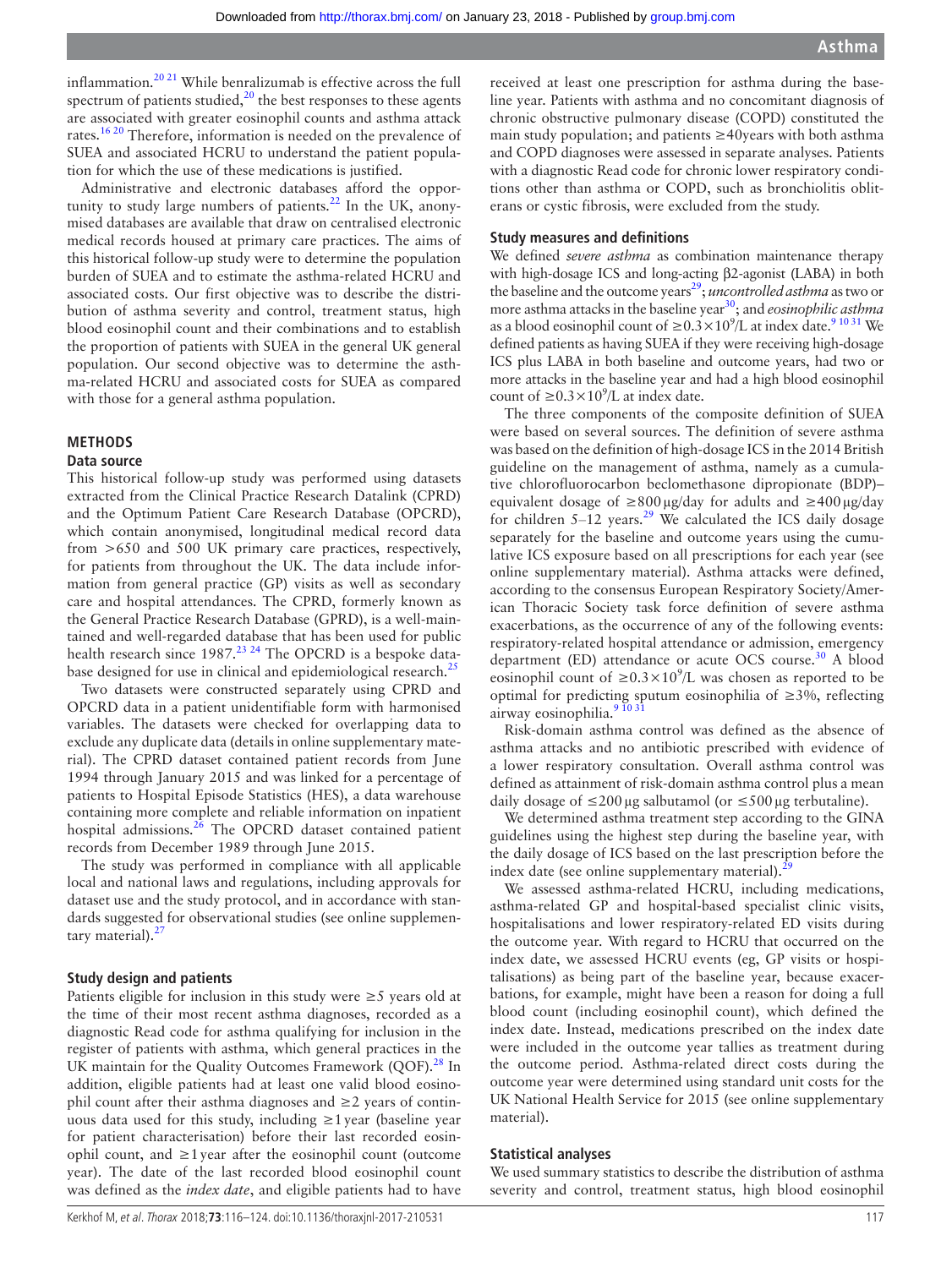#### **Asthma**

counts, other asthma determinants and their combinations in the baseline year before the index date, and we described mean asthma-related HCRU and associated direct costs during the outcome year. Although the distributions were skewed, we reported the means for HCRU, costs and cost ratios as recommended.<sup>32-34</sup> The means can be multiplied by a target population to estimate total costs and are therefore of most use to policy-makers and providers.

We performed the analyses separately for patients with and without a concomitant diagnosis of COPD. Analyses for those with concomitant COPD included only patients aged ≥40 years, described in the online [supplementary material.](https://dx.doi.org/10.1136/thoraxjnl-2017-210531)

The mean numbers of HCRU events per patient during the outcome year were calculated with SDs. The means were then multiplied by unit costs for the cost year 2015 (expressed as pounds sterling,  $\hat{L}$ ) to provide mean (SD) annual, asthma-related healthcare costs for individuals (details in online [supplementary](https://dx.doi.org/10.1136/thoraxjnl-2017-210531)  [material](https://dx.doi.org/10.1136/thoraxjnl-2017-210531)). The HCRU and cost analyses requiring information about inpatient hospitalisations were performed for the subgroup of patients in the CPRD dataset who had linked HES data. Sensitivity analyses on HCRU and costs were performed using different definitions of SUEA based on three additional definitions of high eosinophil count, namely  $\geq 0.2 \times 10^9$ /L,  $\geq 0.4 \times 10^9$ /L and ≥0.5 $\times$ 10<sup>9</sup>/L. The HCRU and costs were described also for patients with prescriptions for maintenance oral corticosteroids. Cost ratios were estimated by calculating the ratios of the mean costs for the subgroup of patients with SUEA to those for the reference group of all patients with asthma. All 95% CIs were estimated based on 1000 bootstrap replicates (see online [supple](https://dx.doi.org/10.1136/thoraxjnl-2017-210531)[mentary material\)](https://dx.doi.org/10.1136/thoraxjnl-2017-210531).

Analyses were performed using IBM SPSS Statistics V.23 (IBM SPSS Statistics, Feltham, Middlesex, UK) and R V.3.0.2 (The R Project for Statistical Computing; [https://www.r-project.org/\)](https://www.r-project.org/).

#### **Results**

#### **Patient populations**

In the two databases, 1 016 696 of 2 117 427 patients (48%) with asthma diagnostic code had recorded eosinophil counts. Of these, we identified a total of 401 261 (39%) patients with active asthma who met all eligibility criteria [\(figure](#page-2-0) 1). The main study population (those without a concomitant COPD diagnosis) included 363 558 (91%) patients with active asthma who had index dates from 6 December 1990 to 23 June 2014, with a median (IQR) index date year of 2011 (2008–2012); 0.7% of patients had an index date before the year 2000. Our findings for the 37 703 (9%) patients  $\geq$  40 years old with concomitant diagnosis of COPD are reported in the online [supplementary](https://dx.doi.org/10.1136/thoraxjnl-2017-210531)  [material](https://dx.doi.org/10.1136/thoraxjnl-2017-210531).

#### **Demographic and clinical characteristics and asthma burden**

In the main study population, 24 047 (7%) patients experienced two or more attacks during the baseline year; 34 898 (10%) received high-dosage ICS plus LABA during both baseline and outcome years; and 6326 (1.7%) received high-dosage ICS plus LABA during both baseline and outcome years and also experienced two or more attacks during the baseline year. Of the 6326 patients, a total of 2940 patients (46.5%), or 0.81% (95% CI 0.78% to 0.84%) of the main study population, met the study definition of SUEA, namely high-dosage ICS plus LABA in both baseline and outcome years, two or more attacks in the baseline year and high blood eosinophil count of  $\geq 0.3 \times 10^9$ /L at the index date.



<span id="page-2-0"></span>**Figure 1** Patient flow chart. \*Active asthma was defined as one or more prescriptions for asthma medication in the baseline year and asthma not resolved. †Includes those aged ≥40 years with concomitant COPD diagnosis. COPD, chronic obstructive pulmonary disease; CPRD, Clinical Practice Research Datalink; OPCRD, Optimum Patient Care Research Database.

Tables [1 and 2](#page-3-0) summarise demographics and baseline clinical characteristics for all ages combined ( $\geq$ 5 years) and for adults (18–64 and  $\geq 65$  years) in the SUEA population and the main study population. The median (IQR) index date years were 2011 (2009–2013) for SUEA and 2011 (2008–2012) for the total population. Most patients with SUEA were  $\geq 18$ years. Only 57 patients (2%) were <18 years, including 14 children who were 5–11 years old and 43 who were 12–17 years old (online [supplementary table S1\)](https://dx.doi.org/10.1136/thoraxjnl-2017-210531). Overall, the SUEA population was older than the main study population—983 (33%) and 95 189 (26%) were  $\geq 65$  years, respectively—but included roughly the same proportion of female patients (1952 (66%) and 233 210 (64%) female, respectively) ([table](#page-3-0) 1). On the index date, blood eosinophil counts of  $\geq 0.3 \times 10^9$ /L were recorded for 156 136 (43%) patients, including 91 865/233 210 (39%) female patients and 64 271/130 348 (49%) male patients ([table](#page-4-0) 2).

The 2940 patients in the SUEA population and those in each of the adult SUEA cohorts, compared with patients in the main study population, were less likely to have been normal weight, more likely to have been obese, and more likely to have had recorded comorbidities, with the greatest differences between SUEA and main populations overall in the recorded frequency of nasal polyps, followed by non-allergic rhinitis, chronic sinusitis, gastro-oesophageal reflux disease, cardiovascular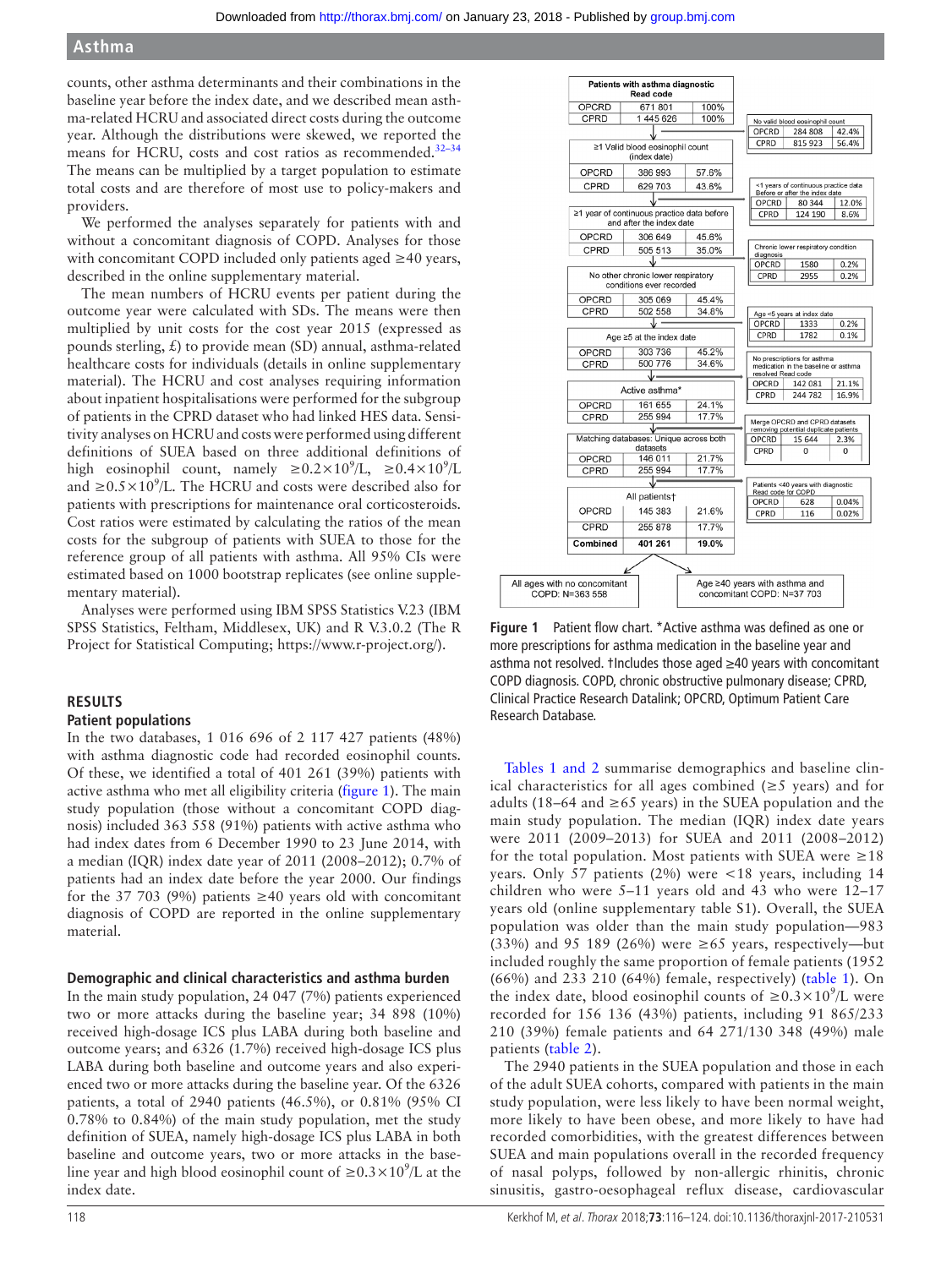<span id="page-3-0"></span>**Table 1** Demographics and baseline clinical characteristics of the main study population (including patients with SUEA) and the SUEA population: all ages (≥5 years) and the adult cohorts

|                                   | All patients (age $\geq$ 5 years)* |                           | 18-64 years old                     |                           | $\geq$ 65 years old                     |                          |
|-----------------------------------|------------------------------------|---------------------------|-------------------------------------|---------------------------|-----------------------------------------|--------------------------|
| Variable                          | All ages<br>$(n=363558)$           | <b>SUEA</b><br>$(n=2940)$ | All 18-64 years old<br>$(n=242714)$ | <b>SUEA</b><br>$(n=1900)$ | All $\geq 65$ years old<br>$(n=95 189)$ | <b>SUEA</b><br>$(n=983)$ |
| Female sex, n (%)                 | 233 210 (64.1)                     | 1952 (66.4)               | 158 507 (65.3)                      | 1269 (66.8)               | 61 990 (65.1)                           | 650 (66.1)               |
| Age at index date, mean (SD)      | 49.4 (20.6)                        | 55.8 (17.6)               | 43.0 (12.8)                         | 47.1 (11.6)               | 75.5(7.5)                               | 74.9 (7.1)               |
| Body mass index, n (%)t           |                                    |                           |                                     |                           |                                         |                          |
| Underweight                       | 10152(3.3)                         | 47(1.8)                   | 3948 (1.9)                          | 18(1.0)                   | 1642 (1.9)                              | 20(2.2)                  |
| Normal                            | 96 309 (31.0)                      | 674(25.1)                 | 64 852 (30.7)                       | 406 (23.4)                | 24 984 (29.0)                           | 254 (27.6)               |
| Overweight                        | 100 937 (32.4)                     | 828 (30.8)                | 67 176 (31.8)                       | 489 (28.2)                | 32 116 (37.3)                           | 333 (36.2)               |
| Obese                             | 103 738 (33.3)                     | 1135(42.3)                | 75 319 (35.6)                       | 821 (47.3)                | 27 470 (31.9)                           | 312 (33.9)               |
| Unknown, n                        | 52 422                             | 256                       | 31 419                              | 166                       | 8977                                    | 64                       |
| Smoking status, n (%)+            |                                    |                           |                                     |                           |                                         |                          |
| Current smoker                    | 64 350 (18.0)                      | 530 (18.3)                | 56 194 (23.4)                       | 476 (25.3)                | 6218(6.6)                               | 45 (4.6)                 |
| Ex-smoker                         | 93 359 (26.2)                      | 899 (31.0)                | 56 807 (23.7)                       | 523 (27.8)                | 35 941 (38.2)                           | 376 (38.6)               |
| Never smokers                     | 199 299 (55.8)                     | 1475 (50.8)               | 126 664 (52.9)                      | 879 (46.8)                | 51 906 (55.2)                           | 554 (56.8)               |
| Unknown, n                        | 6550                               | 36                        | 3049                                | 22                        | 1124                                    | 8                        |
| Charlson comorbidity index, n (%) |                                    |                           |                                     |                           |                                         |                          |
| $\mathbf{0}$                      | 166 280 (45.7)                     | 669 (22.8)                | 118 122 (48.7)                      | 424 (22.3)                | 35 111 (36.9)                           | 232 (23.6)               |
| $1 - 4$                           | 170 791 (47.0)                     | 1941 (66.0)               | 114 735 (47.3)                      | 1337 (70.4)               | 43 500 (45.7)                           | 560 (57.0)               |
| $\geq 5$                          | 26 487 (7.3)                       | 330 (11.2)                | 9857 (4.1)                          | 139(7.3)                  | 16 578 (17.4)                           | 191 (19.4)               |
| Ever-recorded comorbidity, n (%)  |                                    |                           |                                     |                           |                                         |                          |
| Eczema                            | 105 659 (29.1)                     | 999 (34.0)                | 68 507 (28.2)                       | 661 (34.8)                | 25 188 (26.5)                           | 302 (30.7)               |
| Allergic rhinitis                 | 62 490 (17.2)                      | 608 (20.7)                | 45 790 (18.9)                       | 427 (22.5)                | 12 789 (13.4)                           | 163 (16.6)               |
| Non-allergic rhinitis             | 32 285 (8.9)                       | 422 (14.4)                | 19 918 (8.2)                        | 245 (12.9)                | 10 825 (11.4)                           | 172 (17.5)               |
| Chronic sinusitis                 | 35 708 (9.8)                       | 456 (15.5)                | 24 940 (10.3)                       | 287 (15.1)                | 10 351 (10.9)                           | 169 (17.2)               |
| Nasal polyps                      | 12 949 (3.6)                       | 376 (12.8)                | 7070 (2.9)                          | 218 (11.5)                | 5802(6.1)                               | 158 (16.1)               |
| Gastro-oesophageal reflux disease | 42 154 (11.6)                      | 515 (17.5)                | 25 129 (10.4)                       | 293 (15.4)                | 16 323 (17.1)                           | 221 (22.5)               |
| Cardiovascular disease            | 93 443 (25.7)                      | 1080 (36.7)               | 44 393 (18.3)                       | 507 (26.7)                | 48 411 (50.9)                           | 572 (58.2)               |

\*All patients with SUEA included 14 children who were 5–11 years old and 43 adolescent patients 12–17 years old.

†The percentages for BMI and for smoking status were calculated for patients with available data. Overall, patients with missing data for BMI represented 14% of patients and for smoking status, 2% of patients. The BMI categories, determined from data closest to the index date, were defined as follows: underweight, <18.5 kg/m<sup>2</sup>; normal weight, ≥18.5 kg/m<sup>2</sup> to <25 kg/m<sup>2</sup>); overweight, ≥25 kg/m<sup>2</sup> to <30 kg/m<sup>2</sup>; and obese, ≥30 kg/m<sup>2</sup> for patients ≥18 years old. (For children BMI was not calculated because accurate information on age in months required to calculate BMI z-scores was not provided for privacy reasons.)

BMI, body mass index; SUEA, severe, uncontrolled eosinophilic asthma.

disease and evidence of atopy (eczema and allergic rhinitis; see [table](#page-3-0) 1).

#### **Healthcare resource use and costs**

Patients with SUEA also had lower mean percent predicted peak expiratory flow rate (67% vs 77%) and, on average, a much greater asthma medication burden than did patients in the main study population ([table](#page-4-0) 2). Almost all patients with SUEA (2881 (98%)]) were at GINA step 4 or 5 based on the ICS prescription preceding the index date, while approximately one-third of patients (113 543 (31%)) in the main population were at step 4 or 5. The median (IQR) ICS dosage exposures during the baseline year in SUEA and main populations were 1425(1068–  $1967 \mu$ g/day) and  $329 \mu$ g/day (132–658 $\mu$ g/day), respectively; and maintenance OCS were prescribed for 488 (17%) and 10 522 (3%) patients, respectively.

Demographics and baseline clinical characteristics of patients with SUEA defined using different definitions of high blood eosinophil count are described in online [supplementary table](https://dx.doi.org/10.1136/thoraxjnl-2017-210531)  [S2.](https://dx.doi.org/10.1136/thoraxjnl-2017-210531) The prevalence of SUEA ranged from 1.2% at an eosinophil count of  $\geq 0.2 \times 10^9$ /L to 0.3% at a count of  $\geq 0.5 \times 10^9$ /L.

The mean HCRU and direct, asthma-related costs for each HCRU-related category were from 2.5 to 7.6 times greater for the SUEA cohort than for the main study population with active asthma, as summarised in [table](#page-5-0) 3. The mean number of GP visits was 2.7 for the SUEA cohort and 1.4 for the main population, and the mean numbers of hospital-based specialist visits were 0.30 versus 0.04, respectively. During the outcome year, 627 of the 2940 patients in the SUEA cohort (21.3%) experienced two asthma attacks, and 387 (13.2%) and 393 (13.4%) experienced three and four or more attacks, respectively. Corresponding numbers for the main population of 363 558 patients with active asthma were 13 556 (3.7%), 5165 (1.4%) and 2987 (0.8%), respectively (online [supplementary table S3\)](https://dx.doi.org/10.1136/thoraxjnl-2017-210531).

The total mean asthma-related costs were £861 for the SUEA cohort versus  $£222$  for the main study population, for a cost ratio of 3.9 (95% CI 3.7 to 4.1). The asthma-related HCRU and associated cost ratios for patients with SUEA appeared to increase with the increasing blood eosinophil counts used to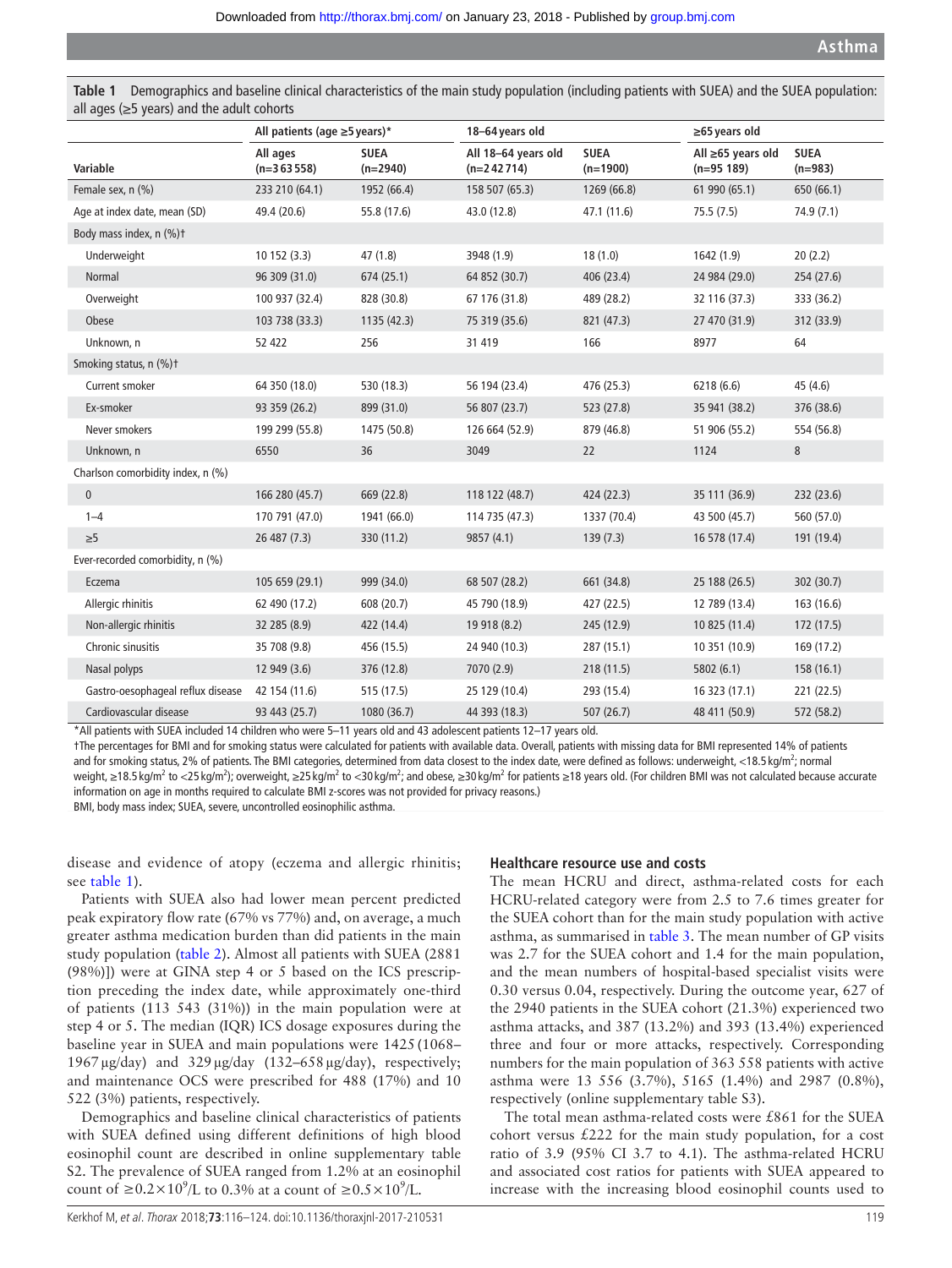# **Asthma**

<span id="page-4-0"></span>**Table 2** Clinical characteristics and asthma disease burden of the main study population (including patients with SUEA) and the SUEA population: all ages (≥5 years) and the adult cohorts

|                                                                               | All patients (age ≥5 years)* |                           | 18-64 years old                     |                           | $\geq$ 65 years old                     |                          |
|-------------------------------------------------------------------------------|------------------------------|---------------------------|-------------------------------------|---------------------------|-----------------------------------------|--------------------------|
| Variable                                                                      | All ages<br>$(n=363558)$     | <b>SUEA</b><br>$(n=2940)$ | All 18-64 years old<br>$(n=242714)$ | <b>SUEA</b><br>$(n=1900)$ | All $\geq 65$ years old<br>$(n=95 189)$ | <b>SUEA</b><br>$(n=983)$ |
| Blood eosinophil count, median (IQR)                                          | $0.20(0.11 - 0.35)$          | $0.40(0.30 - 0.60)$       | $0.20(0.12 - 0.34)$                 | $0.40(0.30 - 0.60)$       | $0.20(0.10 - 0.30)$                     | $0.40(0.30 - 0.55)$      |
| Blood eosinophil count $\geq 0.3 \times 10^9$ /L, n (%)                       | 156 136 (42.9)               | 2940 (100)                | 103 298 (42.6)                      | 1900 (100)                | 37 629 (39.5)                           | 983 (100)                |
| Female patients, n (% of females)                                             | 91 865 (39.4)                | 1952 (100)                | 63 086 (39.8)                       | 1269 (100)                | 22 010 (35.5)                           | 650 (100)                |
| Male patients, n (% of males)                                                 | 64 271 (49.3)                | 988 (100)                 | 40 212 (47.8)                       | 631 (100)                 | 15 619 (47.0)                           | 333 (100)                |
| % Predicted PEF                                                               |                              |                           |                                     |                           |                                         |                          |
| Available data, n (%)                                                         | 277 334 (76.3)               | 2614 (88.9)               | 199 539 (82.2)                      | 1762 (92.7)               | 77 795 (81.7)                           | 852 (86.7)               |
| Mean (SD)                                                                     | 77.4 (17.4)                  | 66.6 (18.6)               | 79.2 (16.7)                         | 67.2(18.5)                | 72.8 (18.4)                             | 65.3 (18.8)              |
| Mean daily SABA dosage (µg/day), n (%)t                                       |                              |                           |                                     |                           |                                         |                          |
| $\mathbf 0$                                                                   | 74 637 (20.5)                | 610 (20.7)                | 46 517 (19.2)                       | 354 (18.6)                | 25 475 (26.8)                           | 250(25.4)                |
| $1 - 200$                                                                     | 148 727 (40.9)               | 315 (10.7)                | 102 914 (42.4)                      | 180 (9.5)                 | 31 601 (33.2)                           | 132 (13.4)               |
| $201 - 400$                                                                   | 72 073 (19.8)                | 504 (17.1)                | 47 377 (19.5)                       | 286 (15.1)                | 19 035 (20.0)                           | 211(21.5)                |
| >400                                                                          | 68 121 (18.7)                | 1511 (51.4)               | 45 906 (18.9)                       | 1080 (56.8)               | 19 078 (20.0)                           | 390 (39.7)               |
| Asthma therapy: GINA step, n (%)#                                             |                              |                           |                                     |                           |                                         |                          |
| Step 1                                                                        | 58 159 (16.0)                | $\pmb{0}$                 | 43 676 (18.0)                       | $\pmb{0}$                 | 8723 (9.2)                              | $\pmb{0}$                |
| Step 2                                                                        | 115 346 (31.7)               | $\mathbf 0$               | 77 732 (32.0)                       | $\pmb{0}$                 | 26 297 (27.6)                           | $\pmb{0}$                |
| Step 3                                                                        | 76 510 (21.0)                | 59 (2.0)                  | 49 070 (20.2)                       | 40(2.1)                   | 21 874 (23.0)                           | 17(1.7)                  |
| Step 4                                                                        | 103 019 (28.3)               | 2393 (81.4)               | 67 661 (27.9)                       | 1547 (81.4)               | 32 511 (34.2)                           | 798 (81.2)               |
| Step 5                                                                        | 10 524 (2.9)                 | 488 (16.6)                | 4575 (1.9)                          | 313 (16.5)                | 5784 (6.1)                              | 168(17.1)                |
| Prescribed ICS during the baseline year, n<br>(%)                             | 300 920 (82.8)               | 2940 (100)                | 196 640 (81.0)                      | 1900 (100)                | 84 615 (88.9)                           | 983 (100)                |
| Cumulative ICS dosage (µg/day), baseline 329 (132-658)<br>year, median (IQR)+ |                              | 1425<br>$(1068 - 1967)$   | 301 (110-656)                       | 1421<br>$(1068 - 1967)$   | 460 (230-874)                           | 1479<br>$(1066 - 1967)$  |
| Last ICS dosage prescribed, per GINA<br>classification, $n$ (%) $\ddagger$    |                              |                           |                                     |                           |                                         |                          |
| No ICS prescribed                                                             | 62 638 (17.2)                | $\pmb{0}$                 | 46 074 (19.0)                       | $\pmb{0}$                 | 10 574 (11.1)                           | $\pmb{0}$                |
| Low ICS dosage                                                                | 159 858 (44.0)               | 114(3.9)                  | 105 503 (43.5)                      | 75 (3.9)                  | 39 438 (41.4)                           | 35(3.6)                  |
| Medium ICS dosage                                                             | 107 207 (29.5)               | 943 (32.1)                | 69 839 (28.8)                       | 569 (29.9)                | 33 094 (34.8)                           | 330 (33.6)               |
| High ICS dosage                                                               | 33 855 (9.3)                 | 1883 (64.0)               | 21 298 (8.8)                        | 1256 (66.1)               | 12 083 (12.7)                           | 618 (62.9)               |
| $\geq$ 1 prescription during baseline, n (%)                                  |                              |                           |                                     |                           |                                         |                          |
| Omalizumab                                                                    | 3(0)                         | 0(0)                      | 3(0)                                | $\pmb{0}$                 | $\pmb{0}$                               | $\pmb{0}$                |
| <b>LTRA</b>                                                                   | 21 436 (5.9)                 | 1001 (34.0)               | 14 209 (5.9)                        | 743 (39.1)                | 5092 (5.3)                              | 216 (22.0)               |
| Theophylline                                                                  | 6073 (1.7)                   | 397 (13.5)                | 3333 (1.4)                          | 276 (14.5)                | 2676 (2.8)                              | 116 (11.8)               |
| Cumulative high-dosage ICS, n (%)+                                            | 59 953 (16.5)                | 2940 (100)                | 34 463 (14.2)                       | 1900 (100)                | 24 327 (25.6)                           | 983 (100)                |
| Cumulative high-dosage ICS+LABA, n (%)t                                       | 46 687 (12.8)                | 2940 (100)                | 27 526 (11.3)                       | 1900 (100)                | 18 419 (19.3)                           | 983 (100)                |
| Cumulative high-dosage ICS+LABA<br>for 2 years, $n$ (%) $\uparrow$ §          | 34 898 (9.6)                 | 2940 (100)                | 20 336 (8.4)                        | 1900 (100)                | 14 128 (14.8)                           | 983 (100)                |
| Maintenance OCS, n (%)¶                                                       | 10 522 (2.9)                 | 488 (16.6)                | 4573 (1.9)                          | 313 (16.5)                | 5784 (6.1)                              | 168(17.1)                |
| Asthma attacks, mean (SD)                                                     | 0.31(0.76)                   | 2.89(1.32)                | 0.30(0.74)                          | 2.93(1.35)                | 0.36(0.84)                              | 2.80(1.27)               |
| Median (range)                                                                | $0(0-15)$                    | $2(2-14)$                 | $0(0-15)$                           | $3(2-14)$                 | $0(0-14)$                               | $2(2-13)$                |
| 0 attacks, $n$ $(\%)$                                                         | 288 836 (79.4)               | $\pmb{0}$                 | 193 674 (79.8)                      | $\pmb{0}$                 | 73 362 (77.1)                           | $\pmb{0}$                |
| 1 attack, $n$ $(\%)$                                                          | 50 675 (13.9)                | $\pmb{0}$                 | 33 621 (13.9)                       | $\pmb{0}$                 | 14 229 (14.9)                           | $\pmb{0}$                |
| 2-3 attacks, $n$ (%)**                                                        | 20 793 (5.7)                 | 2307 (78.5)               | 13 415 (5.5)                        | 1464 (77.1)               | 6434 (6.8)                              | 800 (81.4)               |
| $\geq$ 4 attacks, n $(\%)^*$                                                  | 3254 (0.9)                   | 633 (21.5)                | 2004(0.8)                           | 436 (22.9)                | 1164(1.2)                               | 183 (18.6)               |
| Risk-domain asthma control, n (%)                                             | 232 944 (64.1)               | 244 (8.3)                 | 157 232 (64.8)                      | 151 (7.9)                 | 58 070 (61.0)                           | 90(9.2)                  |
| Overall asthma control, n (%)                                                 | 149 349 (41.1)               | 77(2.6)                   | 100 694 (41.5)                      | 43(2.3)                   | 36 490 (38.3)                           | 33(3.4)                  |
| Cumulative high-dosage ICS+LABA and<br>$\geq$ 2 attacks, n (%)                | 8164 (2.2)                   | 2940 (100)                | 5098(2.1)                           | 1900 (100)                | 2919 (3.1)                              | 983 (100)                |

**Continued**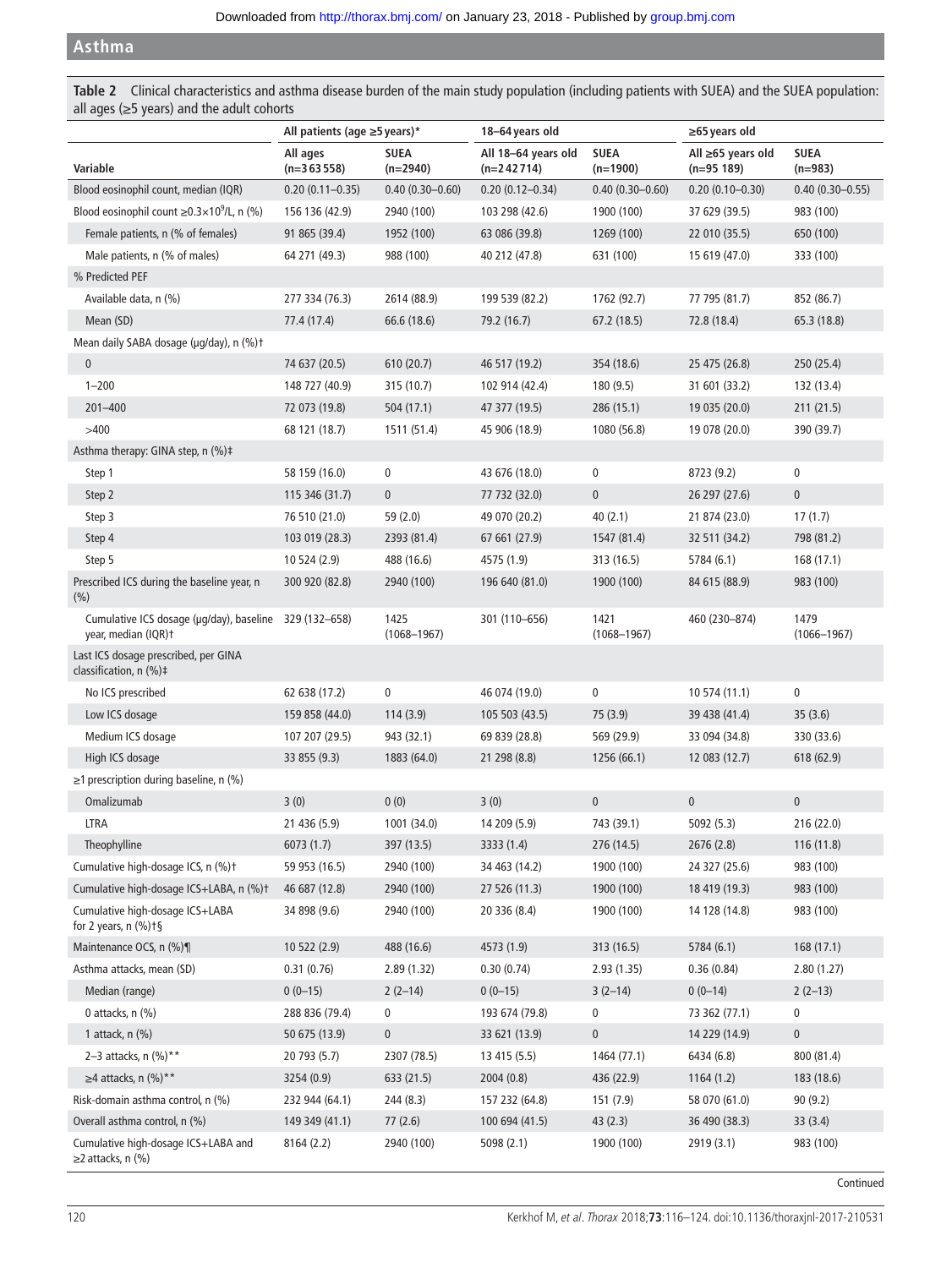#### **Table 2** Continued

|                                                                | All patients (age $\geq$ 5 years)* |                           | 18-64 years old                     |                           | $\geq$ 65 years old               |                          |
|----------------------------------------------------------------|------------------------------------|---------------------------|-------------------------------------|---------------------------|-----------------------------------|--------------------------|
| Variable                                                       | All ages<br>$(n=363558)$           | <b>SUEA</b><br>$(n=2940)$ | All 18-64 years old<br>$(n=242714)$ | <b>SUEA</b><br>$(n=1900)$ | All ≥65 years old<br>$(n=95 189)$ | <b>SUEA</b><br>$(n=983)$ |
| Cumulative high-dosage ICS+LABA and<br>$\geq$ 4 attacks, n (%) | 1569(0.4)                          | 633(21.5)                 | 1011(0.4)                           | 436 (22.9)                | 533(0.6)                          | 183 (18.6)               |

\*All patients with SUEA included 14 children who were 5–11 years old and 43 adolescent patients 12–17 years old.

†SABA and cumulative ICS dosage exposure during the baseline year were calculated as the mean of recorded prescriptions over 365 days. High-dosage ICS was defined, using chlorofluorocarbon beclomethasone dipropionate-equivalent dose, according to 2014 British asthma guidelines as a cumulative beclomethasone-equivalent dosage of ≥800 µg/ day for adults and  $\geq 400 \mu$ g/day for children 5–12 years.<sup>[29](#page-8-7)</sup>

‡GINA treatment steps were defined using the last prescribed ICS dosage before the index date and applying low-dosage, medium-dosage and high-dosage ICS definitions per GINA guidelines (details in the online [supplementary material](https://dx.doi.org/10.1136/thoraxjnl-2017-210531)).<sup>[2](#page-7-1)</sup>

§Study definition of severe asthma, that is, cumulative high-dosage ICS+LABA during both baseline and outcome years.

¶Maintenance OCS at some time during the baseline year.

\*\*The study definition of uncontrolled asthma was 2 or more attacks during the baseline year.

GINA, Global Initiative for Asthma; ICS, inhaled corticosteroid; IQR, interquartile range; LABA, long-acting β2-agonist; LTRA, leukotriene receptor antagonist; OCS, oral corticosteroids; PEF, peak expiratory flow; SABS, short-acting β2-agonist; SUEA, severe, uncontrolled eosinophilic asthma.

define SUEA, ranging from 3.8 (95% CI 3.7 to 4.0) for an eosinophil count of ≥0.2×10<sup>9</sup>/L to 4.2 (95% CI 3.8 to 4.7) for a count of  $\geq$  0.5 × 10<sup>9</sup>/L (online [supplementary table S4](https://dx.doi.org/10.1136/thoraxjnl-2017-210531)).

For the 10 552 patients in the main study population who received maintenance OCS during the baseline year, the total mean costs, including medication costs, were £552, for a cost ratio of 2.5 (95% CI 2.4 to 2.6) relative to all patients with asthma ([table](#page-5-0) 3).

#### **Patients ≥40 years old with concomitant COPD**

Demographics and baseline clinical characteristics of patients  $\geq 40$ years with asthma and concomitant COPD are described in

the online [supplementary table S5](https://dx.doi.org/10.1136/thoraxjnl-2017-210531). The percentage of these patients who had SUEA (blood eosinophil count  $\geq 0.3 \times 10^9$ /L) was greater than in the main study population (1596/37 703 or 4.2% vs 0.8% (2940/363 558) in the main population) (online [supplementary table S1](https://dx.doi.org/10.1136/thoraxjnl-2017-210531)).

The mean asthma-related HCRU and costs for the total population of patients with concomitant COPD were much higher than those for the main study population with asthma but without concomitant COPD (total mean costs of £530 vs £222, respectively). Patients with SUEA and concomitant COPD had total mean costs of £866. Thus, the cost ratio for patients  $\geq$ 40 years old with SUEA and concomitant COPD versus patients ≥40

<span id="page-5-0"></span>**Table 3** Mean asthma-related HCRU, associated direct costs (2015 pounds sterling, £), and HCRU and cost ratios during the outcome year for patients with SUEA and those receiving maintenance oral corticosteroids compared with all patients with active asthma (including patients with SUEA) in the UK general population

|                                    | All patients<br>$(n=363558/146485*)$ | <b>SUEA</b><br>$(n=2940/1206*)$ | <b>HCRU</b> and cost ratios | $\geq$ 10CS maintenance<br>$(n=10 522/4140*)$ | <b>HCRU</b> and cost ratios |
|------------------------------------|--------------------------------------|---------------------------------|-----------------------------|-----------------------------------------------|-----------------------------|
| <b>Asthma-related HCRU outcome</b> |                                      |                                 | (95% CI) t                  |                                               | $(95% CI)$ †                |
| GP visit‡                          |                                      |                                 |                             |                                               |                             |
| Number                             | 1.36(1.57)                           | 2.67(2.80)                      | 2.5 (2.4 to 2.6)            | 1.93(2.43)                                    | $1.7(1.7 \text{ to } 1.8)$  |
| Costs                              | £30.8 (49.8)                         | £77.0 (107.5)                   |                             | £53.2 (90.8)                                  |                             |
| Costs, median (IQR)                | £14.5 $(0.0-43.4)$                   | £44.0 (14.5-101.7)              | $\qquad \qquad -$           | £28.9 (14.5–58.5)                             | $\qquad \qquad -$           |
| Hospital-based specialist visit    |                                      |                                 |                             |                                               |                             |
| <b>Number</b>                      | 0.04(0.33)                           | 0.30(0.96)                      | 6.8 (6.0 to 7.7)            | 0.31(0.96)                                    | 5.7 $(5.3 \text{ to } 6.2)$ |
| Costs                              | £6.9(52.2)                           | £46.7 (149.2)                   |                             | £39.4 (138.6)                                 |                             |
| Asthma-related ED attendance       |                                      |                                 |                             |                                               |                             |
| Number                             | 0.01(0.11)                           | 0.04(0.25)                      | 4.1 $(3.2 \text{ to } 5.3)$ | 0.03(0.23)                                    | $3.4$ (3.0 to 4.0)          |
| Costs                              | £1.6(18.8)                           | £6.6(44.7)                      |                             | £5.5(38.2)                                    |                             |
| Hospitalisation*                   |                                      |                                 |                             |                                               |                             |
| Number                             | 0.01(0.12)                           | 0.05(0.38)                      | 7.6 (4.7 to 11.6)           | 0.04(0.37)                                    | 6.7 (5.0 to 8.9)            |
| Costs                              | £10.4 (194.7)                        | £78.7 (660.3)                   |                             | £69.6 (653.5)                                 |                             |
| <b>Medication cost</b>             | £170.1 (218.2)                       | £645.4 (285.4)                  | 3.8 (3.7 to 3.9)            | £363.6 (338.6)                                | $2.1$ (2.1 to 2.2)          |
| Cost, median (IQR)                 | £87.8 (18.0-244.9)                   | £595.3 (451.8-760.5)            | $\qquad \qquad -$           | £285.2 (111.4–527.0)                          | $\qquad \qquad -$           |
| Total costs*                       | £222.0 (337.2)                       | £861.0 (811.9)                  | 3.9 (3.7 to 4.1)            | £552.1 (842.8)                                | 2.5 (2.4 to 2.6)            |
| Total costs, median (IQR)          | £125.6 (43.1-297.9)                  | £707.0 (523.0-951.0)            | $\overline{\phantom{0}}$    | £370.0 (159.6-689.7)                          | $\overline{\phantom{m}}$    |

Data are reported as mean (SD) unless otherwise noted. The medians (IQRs) that are not included in the table were all 0 (0–0).

\*The second number of patients in the column headers represents those in the Clinical Practice Research Datalink who had linked Hospital Episode Statistics (HES), used to determine hospitalisations and associated costs, as factored into total costs. The SUEA cohort with HES data included 26 (2.2%) patients <18 years old.

†95% CI, based on 1000 bootstrap replicates.

‡GP visits included consultations with primary care physicians and asthma nurses.

ED, emergency department; GP, general practice; HCRU, healthcare resource use; OCS, oral corticosteroids; SUEA, severe, uncontrolled eosinophilic asthma.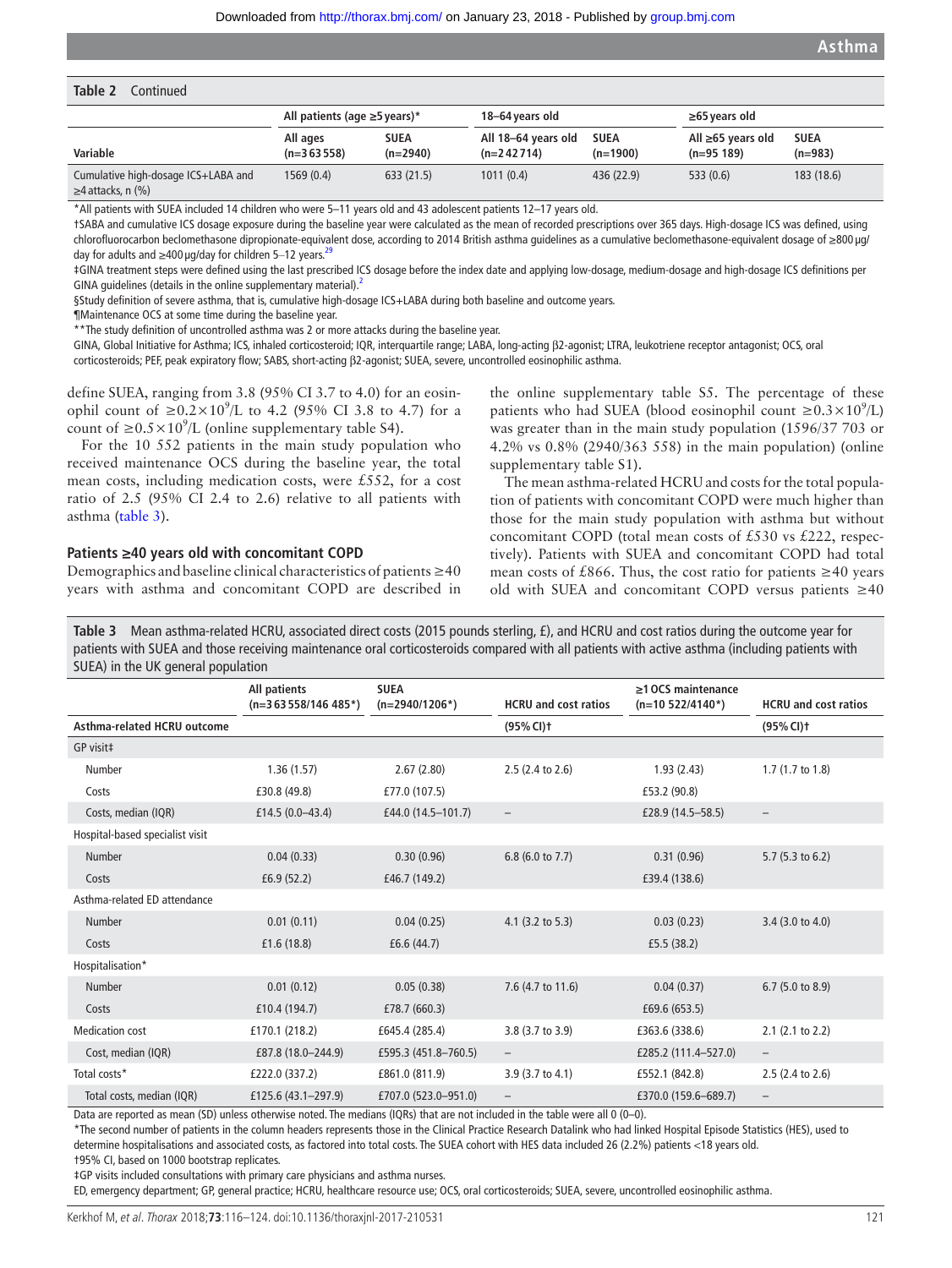years with asthma and concomitant COPD was 1.6 (95% CI 1.6 to 1.7) (online [supplementary table S6\)](https://dx.doi.org/10.1136/thoraxjnl-2017-210531).

#### **Discussion**

We identified a total of 2940 patients, representing <1% of patients in a general UK asthma population without concomitant COPD, as having SUEA, which we defined as at least two asthma attacks in the year before a recorded high blood eosinophil count  $(\geq 0.3 \times 10^9)$  while receiving treatment with high-dosage ICS plus LABA during the 2 consecutive years bracketing the eosinophil count. Sixty-six percent of the patients with SUEA were women. They were older on average (56 vs 49 years old), and they had more frequent comorbidities than other patients with asthma. Moreover, the individuals with SUEA had greater asthma-related disease burden, consulting their general practitioners for asthma twice as frequently, and visiting the hospital-based specialist clinics seven times as frequently as the general asthma population. During the outcome year after the eosinophil count, they presented substantially greater asthma-related HCRU and associated direct costs, four times greater than those for the main study population of patients with active asthma.

Costs for HCRU in the UK are relatively lower than in some other countries. Therefore, the absolute difference in total costs between patients with SUEA and all patients with asthma may be greater in countries with more expensive healthcare systems, such as the USA. $^{35}$  In a recent US study, the total mean, annual asthma-related costs for 101 patients with severe, uncontrolled asthma and eosinophil count of ≥0.3×10<sup>9</sup>/L were US\$3030 (2013 US dollars), roughly four times greater than the analogous costs in our study.[36](#page-8-11) We found that asthma medications comprised approximately 75% of total mean costs incurred by patients in each of the SUEA and general asthma populations and, thus, were the largest category of asthma-related costs in this study, similar to findings in other studies of severe uncontrolled asthma in the USA and UK.<sup>4536</sup> A 2009 systematic review of 68 studies evaluating the economic burden of asthma identified medications or hospitalisations, depending on the study, as being the major drivers of asthma-related direct costs.<sup>6</sup>

We found greater asthma-related disease burden also in the subgroup of patients with concomitant COPD and elevated blood eosinophils, as reported by others.<sup>[37](#page-8-12)</sup> The total mean asthma-related costs were similar for the two SUEA populations (those with and without concomitant COPD, £865 and £861, respectively). However, the cost ratio for those with SUEA and concomitant COPD was just 1.6 because of greater total mean costs ( $£530$ ) for all patients with concomitant COPD, likely because they were older (all  $\geq$  40 years) and had more frequent comorbidities. Others have found that asthma-related healthcare costs for patients with asthma and concomitant COPD are nearly double those for matched patients with asthma without COPD.<sup>[38](#page-8-13)</sup> The subgroup of patients on maintenance OCS had mean total costs 2.5 times greater than those for the main study population.

Strengths of this study include the large general asthma population (>350 000 patients with active asthma) and the use of well-maintained databases of electronic medical records that are used frequently for observational research. We examined 1 baseline year, a standard interval used to clinically characterise patients, followed by 1 full outcome year to account for seasonal variation in asthma symptoms and considered a minimum interval for follow-up, as used in prior observational studies.[11–13 35–39](#page-7-5) Over 99% of patients in both main and SUEA populations had index dates after 1999, the year when the first fixed-dose combination ICS/LABA was introduced in the UK.

Moreover, 91% of the main study population (and 94% of the SUEA population) had index dates in 2005 or later; therefore, most of the data were post-2004 and thus after the introduction on 1 April 2004 of the UK Quality Outcomes Framework (QOF) establishing incentives for improved data recording at GP practices[.28](#page-8-6) Indeed, smoking status, for example, was recorded for all but 2% of patients. Nonetheless, information on spirometry was limited, especially with regard to bronchodilator reversibility, which was available for only approximately 1% of patients. The datasets represent information collected for clinical and routine use rather than specifically for research purposes. Moreover, reports from hospital registrars and referrals to chest physicians, in addition to eosinophil counts determined in hospital or the ED, may not have been consistently incorporated in patients' general practitioner records. For this reason, we restricted the calculation of hospitalisations and associated costs to the subset of patients in the CPRD who were also included in the HES dataset.

Our choice of  $\geq 0.3 \times 10^9$ /L blood eosinophils as the primary definition of high blood eosinophil count is in line with prior reports that found eosinophil thresholds of  $0.27 \times 10^9$ /L and  $0.26 \times 10^9$ /L to be optimal for predicting sputum eosinophilia of ≥3%.<sup>[9 10 31](#page-7-7)</sup> Our definition of high-dosage ICS used in the SUEA definition was less than that defined as the high dosage in ERS/ATS guidelines defining severe asthma (ie, BDP ≥2000µg/ day for adults and ≥[8](#page-7-10)00µg/day for children).<sup>8</sup> However, the mean daily ICS dosages during the baseline and outcome years were calculated using all prescriptions averaged over 365 days (rather than a single prescribed dose) and thus represent total ICS exposure during the year.

Working retrospectively from databases limited our ability to separate severe treatment-resistant (refractory) asthma (ie, asthma that remains uncontrolled despite GINA Step 4/5 therapy) from difficult-to-control asthma (ie, uncontrolled asthma resulting from poor adherence, poor inhalation tech-nique or treatable comorbidities, for example).<sup>[8](#page-7-10)</sup> In addition, our definition of asthma control was limited to items recorded in the database that reflected asthma control or lack thereof, such as acute OCS prescriptions; we were not able to assess asthma symptoms.

We included patients with SUEA in the main study population without concomitant COPD (as well as in the total population with concomitant COPD), because our aim was to report costs for a general asthma population, which, by definition, also includes patients with SUEA. Therefore, the main study and SUEA cohorts were not mutually exclusive, which caused a slight underestimation of the difference between cohorts. In post hoc calculations, the mean total costs for the main study population excluding SUEA were £216.7 (vs £222.0 when including SUEA), giving a cost ratio of 4.0, a difference of only 0.1 versus our reported ratio of 3.9.

Our general asthma population may not be fully representative of all patients with active asthma because we included only patients who had a recorded eosinophil count, limiting the generalisability of our findings. Eosinophil counts are usually performed for a reason, for example, for a health-related reason that may not be related to asthma. Indeed, previous studies report that patients with asthma and recorded eosinophil count tend to be older, more commonly female, and with greater asthma-related burden than the general asthma popula-tion.<sup>[12 13](#page-7-11)</sup> Finally, there are several other limitations of working retrospectively from databases. Because we restricted our analyses to HCRU with a primary code of asthma, it is possible that not all asthma-related direct costs were captured. Some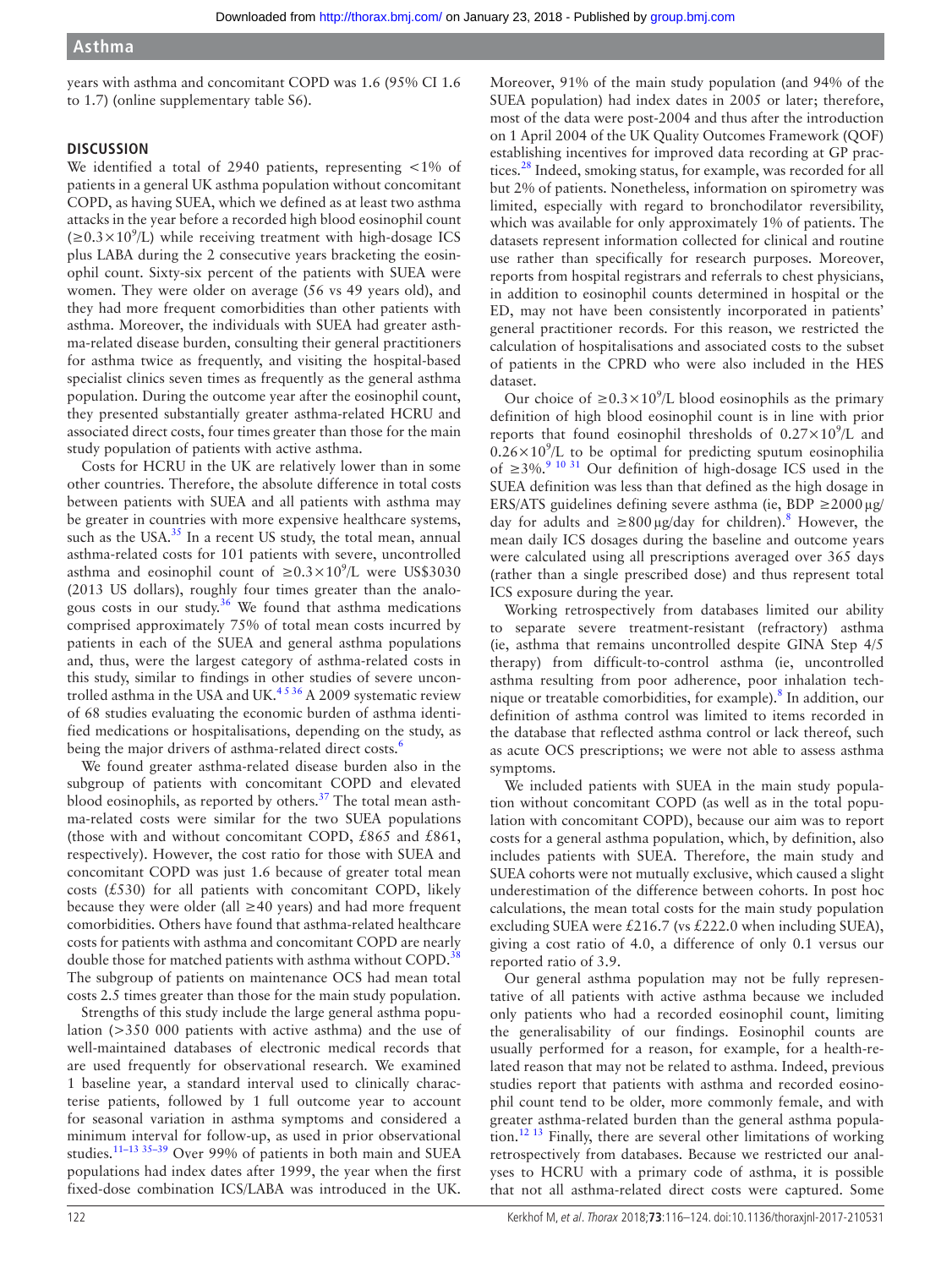consultations for conditions occurring as a result of asthma treatment, for example, steroid-induced morbidity, or consultations not primarily related to asthma that involved discussion and management of asthma may not have been coded as being asthma-related. Moreover, when assigning costs, although most annual asthma reviews in the UK are performed by nurses, $40$  we could not be certain whether all asthma reviews were indeed done by nurses and all other consultations by primary care physicians. In addition, we could not assess indirect costs, such as lost school and work time,  $6$  because these data are not included in patients' medical records.

We note that patients with SUEA had fewer attacks in the outcome year compared with the baseline year (48% vs 100% with two or more attacks). This difference could be explained by regression to the mean.<sup>41</sup> Alternatively, for some patients, perhaps their asthma was more aggressively or appropriately managed during the outcome year, or the natural history of severe asthma could include the transition to less severe asthma over time[.42](#page-8-16)

In conclusion, we found that 0.8% of patients in a general UK asthma population have SUEA, and 4.2% of those with asthma and concomitant COPD have SUEA, defined as having two or more asthma attacks in the year before a recorded high blood eosinophil count ( $\geq 0.3 \times 10^9$ /L) and while under treatment for 2 years with high-dosage ICS plus LABA. Individuals who have SUEA despite treatment with high dosages of ICS combined with LABA therapy account for substantially greater asthma-related HCRU and associated direct costs than average patients with asthma.

**Acknowledgements** The authors thank Derek Skinner (Cambridge Research Support Ltd, Oakington, Cambridge, UK) for assistance with data extraction.

**Contributors** MK, TNT, SG, DG and DPB: participated in the conception and design of the study. MK and DBP: participated in the acquisition and analysis of the data. EVH: developed the first draft of the manuscript. All authors: participated in the interpretation of the data, the review and revision of the manuscript, and the approval to submit.

**Funding** This study was funded by AstraZeneca. All authors, including employees of the sponsor, participated in the development of the manuscript and had access to study data.

**Competing interests** MK is an employee of the Observational and Pragmatic Research Institute Pte Ltd (OPRI), which conducted this study with funding from AstraZeneca and which has conducted paid research in respiratory disease on behalf of the following other organizations: Aerocrine, AKL Research and Development Ltd, Boehringer Ingelheim, British Lung Foundation, Chiesi, Mylan, Mundipharma, Napp, Novartis, Pfizer, Respiratory Effectiveness Group, Takeda, Teva Pharmaceuticals, Theravance, UK National Health Service and Zentiva. TNT, SG and DG are employees of AstraZeneca. JBS is a consultant to OPRI and has received pharmaceutical company grants from GSK in 2011 and Chiesi in 2012 via CIMERA his former home institution, and in 2014 and 2015 from Linde via Hospital Universitario de La Princesa; JBS participated in speaking activities, advisory committees and consultancies during the period 2011-2016 sponsored by: Almirall, AstraZeneca, Boehringer-Ingelheim, Chiesi, ERS, GEBRO, Grifols, GSK, Linde, Lipopharma, Mundipharma, Novartis, Pfizer, RiRL, Rovi, SEPAR, Takeda and Teva. EVH is a consultant to OPRI and has received fees for medical writing assistance from Merck. DBP has board membership with Aerocrine, Amgen, AstraZeneca, Boehringer Ingelheim, Chiesi, Mylan, Mundipharma, Napp, Novartis and Teva Pharmaceuticals; consultancy agreements with Almirall, Amgen, AstraZeneca, Boehringer Ingelheim, Chiesi, GlaxoSmithKline, Mylan, Mundipharma, Napp, Novartis, Pfizer, Teva Pharmaceuticals and Theravance; grants and unrestricted funding for investigatorinitiated studies (conducted through Observational and Pragmatic Research Institute Pte Ltd) from Aerocrine, AKL Research and Development Ltd, AstraZeneca, Boehringer Ingelheim, British Lung Foundation, Chiesi, Mylan, Mundipharma, Napp, Novartis, Pfizer, Respiratory Effectiveness Group, TevaPharmaceuticals, Theravance, UK National Health Service, Zentiva; payment for lectures/speaking engagements from Almirall, AstraZeneca, Boehringer Ingelheim, Chiesi, Cipla, GlaxoSmithKline, Kyorin, Mylan, Merck, Mundipharma, Novartis, Pfizer, Skyepharma, and Teva Pharmaceuticals; payment for manuscript preparation from Mundipharma and Teva Pharmaceuticals; payment for the development of educational materials from

Mundipharma and Novartis; payment for travel/accommodation/meeting expenses from Aerocrine, AstraZeneca, Boehringer Ingelheim, Mundipharma, Napp, Novartis and Teva Pharmaceuticals; funding for patient enrolment or completion of research from Chiesi, Novartis, Teva Pharmaceuticals and Zentiva; stock/stock options from AKL Research and Development Ltd which produces phytopharmaceuticals; owns 74% of the social enterprise Optimum Patient Care Ltd (Australia, Singapore, and UK) and 74% of Observational and Pragmatic Research Institute Pte Ltd (Singapore); and is peer reviewer for grant committees of the Efficacy and Mechanism Evaluation programme and Health Technology Assessment.

**Ethics approval** CPRD Independent Scientific Advisory Committee gave approval for use of the GPRD (ISAC registration number, 15\_141) and the OPCRD is approved by the Health Research Authority of the UK NHS for clinical research use (REC reference: 15/EM/0150).

**Provenance and peer review** Not commissioned; externally peer reviewed.

**Open Access** This is an Open Access article distributed in accordance with the Creative Commons Attribution Non Commercial (CC BY-NC 4.0) license, which permits others to distribute, remix, adapt, build upon this work non-commercially, and license their derivative works on different terms, provided the original work is properly cited and the use is non-commercial. See: [http://creativecommons.org/](http://creativecommons.org/licenses/by-nc/4.0/) [licenses/by-nc/4.0/](http://creativecommons.org/licenses/by-nc/4.0/)

© Article author(s) (or their employer(s) unless otherwise stated in the text of the article) 2018. All rights reserved. No commercial use is permitted unless otherwise expressly granted.

#### **References**

- <span id="page-7-0"></span>1 GBD 2015 Disease and Injury Incidence and Prevalence Collaborators. Global, regional, and national incidence, prevalence, and years lived with disability for 310 diseases and injuries, 1990-2015: a systematic analysis for the Global Burden of Disease Study 2015. [Lancet](http://dx.doi.org/10.1016/S0140-6736(16)31678-6) 2016;388:1545–602.
- <span id="page-7-1"></span>2 Global Initiative for Asthma (GINA). GINA Report, Global Strategy for Asthma Management and Prevention. <http://ginasthma.org/>(accessed 11 Jul 2017).
- <span id="page-7-2"></span>3 Hekking PP, Wener RR, Amelink M, et al. The prevalence of severe refractory asthma. J [Allergy Clin Immunol](http://dx.doi.org/10.1016/j.jaci.2014.08.042) 2015;135:896–902.
- <span id="page-7-8"></span>4 Zeiger RS, Schatz M, Dalal AA, et al. Utilization and costs of severe uncontrolled asthma in a managed-care setting. [J Allergy Clin Immunol Pract](http://dx.doi.org/10.1016/j.jaip.2015.08.003) 2016;4:120-9.
- <span id="page-7-3"></span>5 O'Neill S, Sweeney J, Patterson CC, et al. The cost of treating severe refractory asthma in the UK: an economic analysis from the British Thoracic Society Difficult Asthma Registry. [Thorax](http://dx.doi.org/10.1136/thoraxjnl-2013-204114) 2015;70:376–8.
- <span id="page-7-9"></span>6 Bahadori K, Doyle-Waters MM, Marra C, et al. Economic burden of asthma: a systematic review. [BMC Pulm Med](http://dx.doi.org/10.1186/1471-2466-9-24) 2009;9:24.
- <span id="page-7-4"></span>Heaney LG, Brightling CE, Menzies-Gow A, et al. Refractory asthma in the UK: cross-sectional findings from a UK multicentre registry. [Thorax](http://dx.doi.org/10.1136/thx.2010.137414) 2010;65:787-94.
- <span id="page-7-10"></span>8 Chung KF, Wenzel SE, Brozek JL, et al. International ERS/ATS guidelines on definition, evaluation and treatment of severe asthma. [Eur Respir J](http://dx.doi.org/10.1183/09031936.00202013) 2014;43:343–73.
- <span id="page-7-7"></span>9 Wagener AH, de Nijs SB, Lutter R, et al. External validation of blood eosinophils, FE(NO) and serum periostin as surrogates for sputum eosinophils in asthma. [Thorax](http://dx.doi.org/10.1136/thoraxjnl-2014-205634) 2015;70:115–20.
- 10 Zhang XY, Simpson JL, Powell H, et al. Full blood count parameters for the detection of asthma inflammatory phenotypes. [Clin Exp Allergy](http://dx.doi.org/10.1111/cea.12345) 2014;44:1137-45.
- <span id="page-7-5"></span>11 Tran TN, Khatry DB, Ke X, et al. High blood eosinophil count is associated with more frequent asthma attacks in asthma patients. [Ann Allergy Asthma Immunol](http://dx.doi.org/10.1016/j.anai.2014.04.011) 2014;113:19–24.
- <span id="page-7-11"></span>12 Zeiger RS, Schatz M, Li Q, et al. High blood eosinophil count is a risk factor for future asthma exacerbations in adult persistent asthma. [J Allergy Clin Immunol Pract](http://dx.doi.org/10.1016/j.jaip.2014.06.005) 2014;2:741–50.
- 13 Price DB, Rigazio A, Campbell JD, et al. Blood eosinophil count and prospective annual asthma disease burden: a UK cohort study. [Lancet Respir Med](http://dx.doi.org/10.1016/S2213-2600(15)00367-7) 2015;3:849-58.
- 14 Denlinger LC, Phillips BR, Ramratnam S, et al. Inflammatory and comorbid features of patients with severe asthma and frequent exacerbations. [Am J Respir Crit Care Med](http://dx.doi.org/10.1164/rccm.201602-0419OC) 2017;195:302–13.
- 15 Blakey JD, Price DB, Pizzichini E, et al. Identifying risk of future asthma attacks using UK medical record data: a respiratory effectiveness group initiative. J Allergy Clin [Immunol Pract](http://dx.doi.org/10.1016/j.jaip.2016.11.007) 2017;5:1015–24.
- <span id="page-7-6"></span>16 Pavord ID, Korn S, Howarth P, et al. Mepolizumab for severe eosinophilic asthma (DREAM): a multicentre, double-blind, placebo-controlled trial. [Lancet](http://dx.doi.org/10.1016/S0140-6736(12)60988-X) 2012;380:651–9.
- 17 Ortega HG, Liu MC, Pavord ID, et al. Mepolizumab treatment in patients with severe eosinophilic asthma. [N Engl J Med](http://dx.doi.org/10.1056/NEJMoa1403290) 2014;371:1198-207.
- 18 Castro M, Zangrilli J, Wechsler ME, et al. Reslizumab for inadequately controlled asthma with elevated blood eosinophil counts: results from two multicentre, parallel, double-blind, randomised, placebo-controlled, phase 3 trials. [Lancet Respir Med](http://dx.doi.org/10.1016/S2213-2600(15)00042-9) 2015;3:355–66.
- 19 Sweeney J, Patterson CC, Menzies-Gow A, et al. Comorbidity in severe asthma requiring systemic corticosteroid therapy: cross-sectional data from the Optimum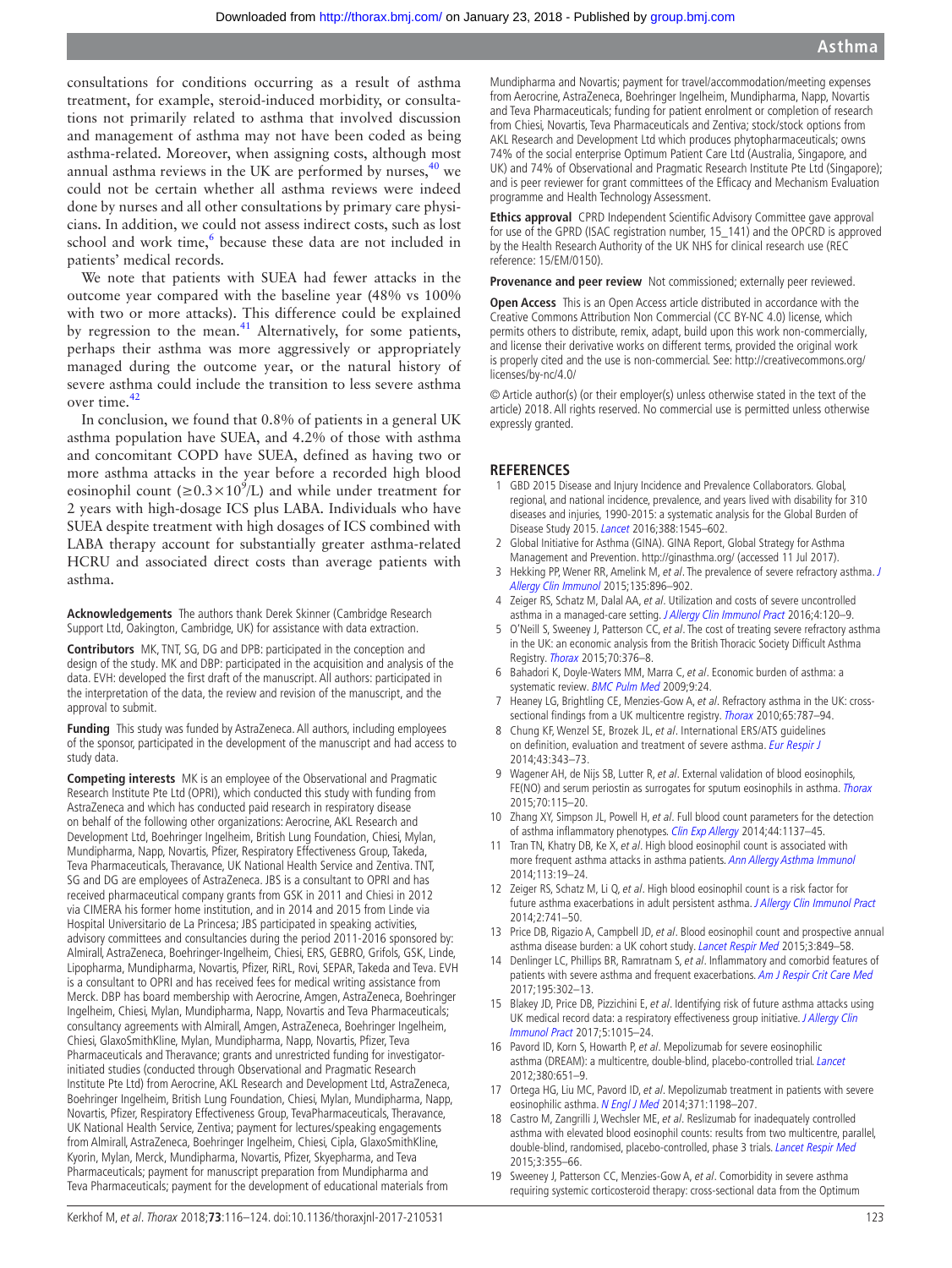Patient Care Research Database and the British Thoracic Difficult Asthma Registry. [Thorax](http://dx.doi.org/10.1136/thoraxjnl-2015-207630) 2016;71:339–46.

- <span id="page-8-0"></span>20 FitzGerald JM, Bleecker ER, Nair P, et al. Benralizumab, an anti-interleukin-5 receptor  $\alpha$  monoclonal antibody, as add-on treatment for patients with severe, uncontrolled, eosinophilic asthma (CALIMA): a randomised, double-blind, placebo-controlled phase 3 trial. [Lancet](http://dx.doi.org/10.1016/S0140-6736(16)31322-8) 2016;388:2128–41.
- 21 Bleecker ER, FitzGerald JM, Chanez P, et al. Efficacy and safety of benralizumab for patients with severe asthma uncontrolled with high-dosage inhaled corticosteroids and long-acting β2-agonists (SIROCCO): a randomised, multicentre, placebocontrolled phase 3 trial. [Lancet](http://dx.doi.org/10.1016/S0140-6736(16)31324-1) 2016;388:2115–27.
- <span id="page-8-1"></span>22 Firoozi F, Lemière C, Beauchesne MF, et al. Development and validation of database indexes of asthma severity and control. [Thorax](http://dx.doi.org/10.1136/thx.2006.061572) 2007;62:581–7.
- <span id="page-8-2"></span>23 Clinical Practice Research Datalink.<http://www.cprd.com/home/>(accessed 11 Jul 2017).
- 24 Boston Collaborative Drug Surveillance Program. The Clinical Practice Research Datalink. <http://www.bu.edu/bcdsp/gprd/>(accessed 11 Jul 2017).[http://](http://optimumpatientcare.org/opcrd/) [optimumpatientcare.org/opcrd/](http://optimumpatientcare.org/opcrd/) (accessed 11 Jul 2017).
- <span id="page-8-3"></span>25 Optimum Patient Care Research Database (OPCRD). [http://optimumpatientcare.org/](http://optimumpatientcare.org/database-overview/) [database-overview/](http://optimumpatientcare.org/database-overview/) (accessed 8 Sep 2017)
- <span id="page-8-4"></span>26 UK National Health Service. Hospital Episode Statistics (HES). [http://content.digital.](http://content.digital.nhs.uk/hes) [nhs.uk/hes](http://content.digital.nhs.uk/hes) (accessed 11 Jul 2017).
- <span id="page-8-5"></span>27 Roche N, Reddel H, Martin R, et al. Quality standards for real-world research. Focus on observational database studies of comparative effectiveness. [Ann Am Thorac Soc](http://dx.doi.org/10.1513/AnnalsATS.201309-300RM) 2014;11(Suppl 2):S99–104.
- <span id="page-8-6"></span>28 UK National Health Service. Quality and Outcomes Framework (QOF). [http://www.](http://www.hscic.gov.uk/qof) [hscic.gov.uk/qof](http://www.hscic.gov.uk/qof) (accessed 11 Jul 2017).
- <span id="page-8-7"></span>29 British Thoracic Society, Scottish Intercollegiate Guidelines Network. British guideline on the management of asthma. A national clinical guideline. 2014 [https://www.](https://www.brit-thoracic.org.uk/document-library/clinical-information/asthma/btssign-asthma-guideline-2014/) [brit-thoracic.org.uk/document-library/clinical-information/asthma/btssign-asthma](https://www.brit-thoracic.org.uk/document-library/clinical-information/asthma/btssign-asthma-guideline-2014/)[guideline-2014/](https://www.brit-thoracic.org.uk/document-library/clinical-information/asthma/btssign-asthma-guideline-2014/) (accessed 11 Jul 2017).
- <span id="page-8-8"></span>30 Reddel HK, Taylor DR, Bateman ED, et al. An official American Thoracic Society/ European Respiratory Society statement: asthma control and exacerbations: standardizing endpoints for clinical asthma trials and clinical practice. Am J Respir Crit [Care Med](http://dx.doi.org/10.1164/rccm.200801-060ST) 2009;180:59–99.
- 31 Arron JR, Izuhara K. Asthma biomarkers: what constitutes a 'gold standard'? [Thorax](http://dx.doi.org/10.1136/thoraxjnl-2014-206069) 2015;70:105–7.
- <span id="page-8-9"></span>32 Enhancing the QUAlity and Transparency Of health Research (EQUATOR) Network. Consolidated Health Economic Evaluation Reporting Standards (CHEERS) statement. <https://www.equator-network.org/reporting-guidelines/cheers/> (accessed 11 Jul 2017).
- 33 Husereau D, Drummond M, Petrou S, et al. Consolidated Health Economic Evaluation Reporting Standards (CHEERS) statement. [BMJ](http://dx.doi.org/10.1136/bmj.f1049) 2013;346:f1049.
- 34 Drummond MF, Jefferson TO. Guidelines for authors and peer reviewers of economic submissions to the BMJ. The BMJ Economic Evaluation Working Party. BMJ 1996;313:275–83.
- <span id="page-8-10"></span>35 Martin RJ, Price D, Roche N, et al. Cost-effectiveness of initiating extrafine- or standard size-particle inhaled corticosteroid for asthma in two health-care systems: a retrospective matched cohort study. [NPJ Prim Care Respir Med](http://dx.doi.org/10.1038/npjpcrm.2014.81) 2014;24:14081.
- <span id="page-8-11"></span>36 Zeiger RS, Schatz M, Dalal AA, et al. Blood eosinophil count and outcomes in severe uncontrolled asthma: a prospective study. [J Allergy Clin Immunol Pract](http://dx.doi.org/10.1016/j.jaip.2016.07.015) 2017;5:144–53.
- <span id="page-8-12"></span>37 Zeiger RS, Schatz M, Li Q, et al. Characteristics and outcomes of HEDIS-defined asthma patients with COPD diagnostic coding. [J Allergy Clin Immunol Pract](http://dx.doi.org/10.1016/j.jaip.2015.10.002) 2016;4:273–83.
- <span id="page-8-13"></span>38 Gerhardsson de Verdier M, Andersson M, Kern DM, et al. Asthma and chronic obstructive pulmonary disease overlap syndrome: doubled costs compared with patients with asthma alone. [Value Health](http://dx.doi.org/10.1016/j.jval.2015.04.010) 2015;18:759-66.
- 39 Suissa S, Ernst P, Kezouh A. Regular use of inhaled corticosteroids and the long term prevention of hospitalisation for asthma. [Thorax](http://dx.doi.org/10.1136/thorax.57.10.880) 2002;57:880-4.
- <span id="page-8-14"></span>40 NHS National Services Scotland, Information Services Division. Health conditions general practice: Asthma. [http://www.isdscotland.org/Health-Topics/General-](http://www.isdscotland.org/Health-Topics/General-Practice/GP-consultations/Health-Conditions/Asthma/index.asp)[Practice/GP-consultations/Health-Conditions/Asthma/index.asp](http://www.isdscotland.org/Health-Topics/General-Practice/GP-consultations/Health-Conditions/Asthma/index.asp) (accessed 29 Jul 2017).
- <span id="page-8-15"></span>41 Barnett AG, van der Pols JC, Dobson AJ. Regression to the mean: what it is and how to deal with it. [Int J Epidemiol](http://dx.doi.org/10.1093/ije/dyh299) 2005;34:215-20.
- <span id="page-8-16"></span>42 Chen W, Marra CA, Lynd LD, et al. The natural history of severe asthma and influences of early risk factors: a population-based cohort study. [Thorax](http://dx.doi.org/10.1136/thoraxjnl-2015-207530) 2016;71:267–75.